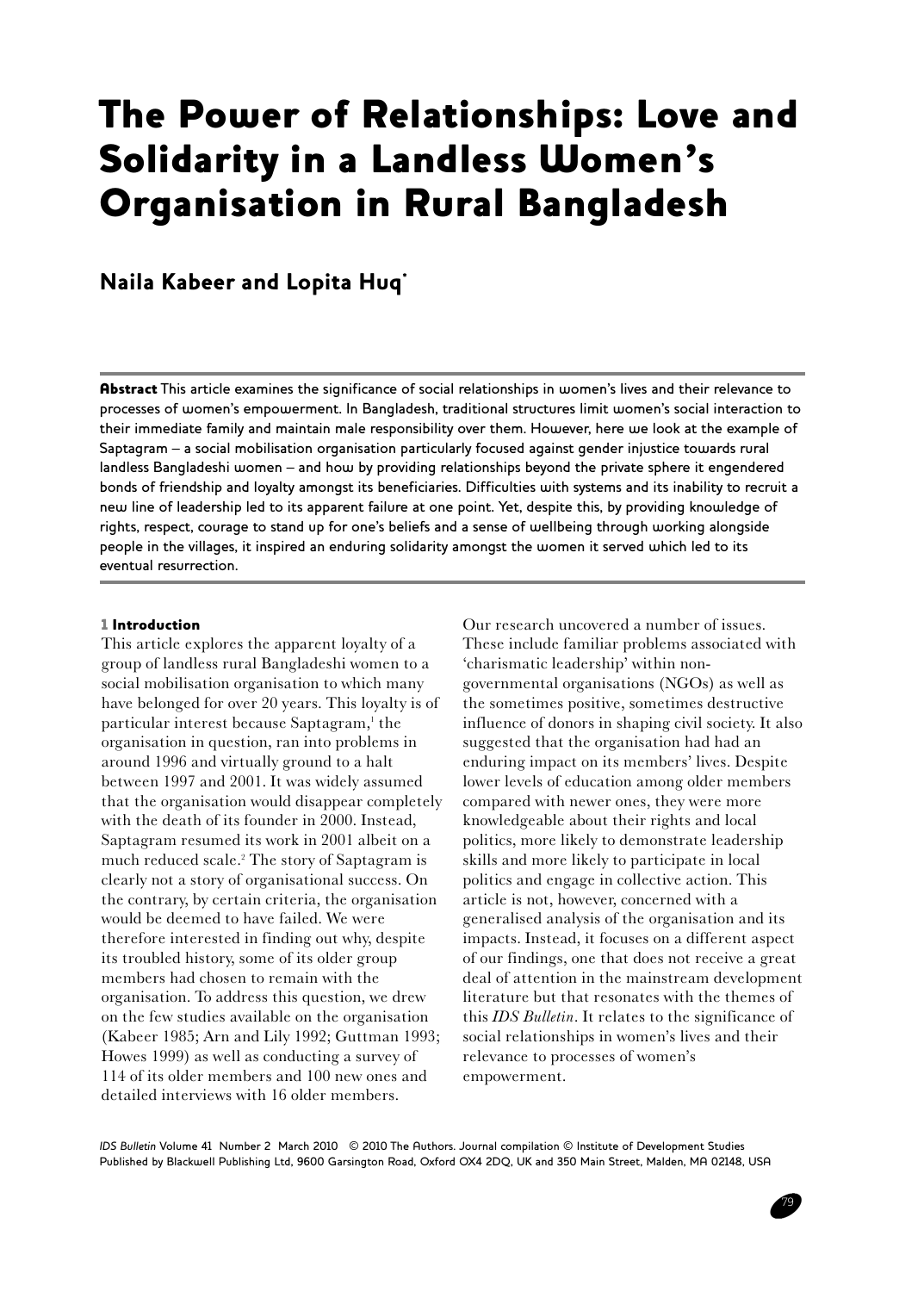## 2 Women's empowerment and development organisations

Studies of women in rural Bangladesh during the 1970s and 1980s were largely preoccupied with the resilience of the structures that constrained women's life choices (Cain *et al.* 1979; Islam 1979). They pointed out that families were organised around patriarchal relationships which placed women in a subordinate position to men, both within the family and in the wider community. Descent and property was transmitted through the male line, leaving women effectively property-less and genealogically irrelevant. The practice of female seclusion restricted their physical mobility to the domestic domain, curtailing their ability to participate in economic and political life. Marital practices cut women off from their own families' support, requiring them to reside with their husband's family after marriage, often in another village. These interacting patriarchal constraints not only limited women's access to resources, they also restricted their social relationships to those given by family, kinship and position within the community. Women remained under the guardianship of men all their lives, passing from the responsibility of father to husband to son.

Subsequent literature shifted the emphasis from structures to agency and to processes through which these structures could be transformed. This literature ranged from concerns with women's access to resources, such as microcredit, paid work and education, to more intangible changes in consciousness and identity. Given the social isolation of women in the South Asian context, their greater 'embeddedness' relative to men in family and kinship relations, feminist literature placed particular emphasis on the importance of expanding women's social relationships, building their solidarity with other women and strengthening their capacity for collective action in pursuit of gender justice (Kabeer 1985, 1994; Batliwala 1993; Agarwal 1994). An important dimension of this process of social change is the expansion of relationships in women's lives beyond the 'given' relations of family and kinship within which they occupy a subordinate position to relationships which they have chosen and which expand the knowledge they can draw on and their capacity for agency.

Civil society organisations (CSOs) that seek to engage directly with women clearly hold

potential for making such transitions possible. In the context of rural Bangladesh, development NGOs are the most likely candidates by virtue of their prominence in rural areas and their focus on organising women into groups. However, as research from the wider South Asian context shows, development NGOs have had widely varying outcomes (Kabeer 2005; Holvoet 2005). It suggests that group formation on its own does not necessarily bring about the changes associated with women's empowerment. Rather, it is the group formation strategies pursued by different organisations, their understanding of the causes of gender inequality and their commitment to bringing about social change that makes the difference.

The analysis of efforts to bring about women's empowerment has rarely gone beyond the 'given' relationships in women's lives. The quantitative strands of this research have focused on a fairly narrow set of the measurable changes, with women's roles in household decision-making and their mobility in the public domain appearing most frequently. The more qualitative literature has teased out some of the changes in women's sense of identity and self-worth as well as shifts in power relationships within the family. Neither body of research has paid much attention to the impact of group membership on women's wider social relationships and the implications of this for their capacity to bring about social change. Yet, there is some evidence to suggest that organisational strategies have implications for both the range and quality of relationships in women's lives (Mahmud 1999; Kabeer 2009). The significance of social relationships in processes of empowerment<sup>3</sup> was also noted in an early study of Saptagram, by Naila Kabeer (one of the authors of this article):

Perhaps the most important achievement of the women's groups is that of breaking down traditional forms of alliances that are based on a patron–client relationship between the wealthy, *matabbar* families and the poor and landless classes. Traditionally both women and men give their labour and loyalty to their patrons in return for work and protection. The exploitative nature of such relationships is never explicit because it is disguised in terms of patronage or kinship. The groups provide the women with a form of organisation that they can *choose* to belong to (unlike those

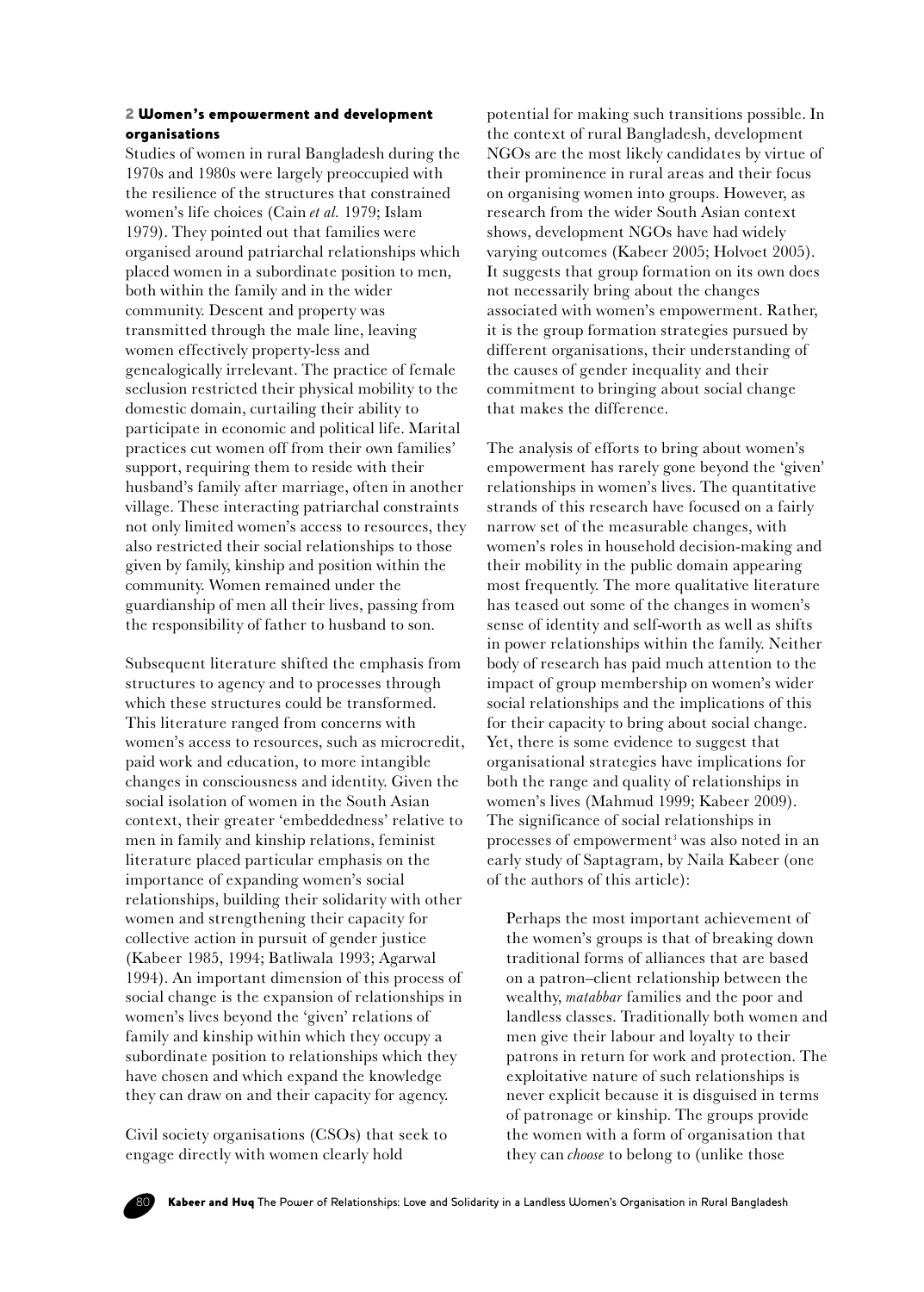based on family, kinship or patronage where their consent is not required) and that requires them to define and fight for their interests and those of their families, instead of having to accept socially determined priorities. This is an important break with the past for them. (Kabeer 1985: 209 [italics and brackets added])

However, the study in question was based on secondary observations during fieldwork carried out in 1980 into a very different set of issues. It could therefore provide little insight into the substance of this 'break with the past'. Interviews carried out with Saptagram group members nearly three decades later offer the opportunity to explore the substance of this break in greater detail.

#### 3 A brief history of Saptagram

Saptagram was set up in Faridpur district in 1976 by Rokeya Rahman Kabeer<sup>4</sup> (RRK) as an organisation to be run for women by women. This was unique at a time when the development NGOs in existence were all led by men and focused primarily on problems of class and poverty. This was also a time when the NGO presence was far less pervasive in the villages of Bangladesh than it is today. An evaluation study in the early 1990s noted that Saptagram was generally the first NGO to move into the areas in which it was working (Arn and Lily 1992: 18).

Saptagram defined itself from the beginning in feminist terms, albeit with a class perspective. Its core mission was the empowerment of rural women through a social movement against gender injustice that prioritised, but was not limited to, landless women. It organised women into groups of varying sizes and provided popular education and legal training classes in order to promote their capacity to analyse, question and act on the structures of gender injustice in their lives. In response to requests from its group members, Saptagram also began organising men's groups but its male membership never exceeded 10 per cent of the total. The organisation had a range of secondary activities, which were intended to support its core programme (Kabeer 1985; Howes 1999). These activities were based on the fundamental belief that without some degree of economic security, poor rural women could not be expected to take action against the injustices in their lives.

However, it rejected the microcredit model that was beginning to emerge in Bangladesh at the time of its inception and opted instead for a savings-led model that would build the collective economic capabilities of its membership.

The savings programme provided the basic rationale for the women to come together as groups and meet on a weekly basis. The idea of saving was not new to rural women – they had a long-standing tradition of keeping aside a fistful of rice on a daily basis to save for a rainy day – but the idea of collective saving was. Women saved on a regular weekly basis and decided how they would use the money. These funds were initially kept by the women members, but later put into joint bank accounts. Saptagram provided loans for collective enterprises to its group members. In addition, it provided training in various livelihood skills and social development and linked its members to local government officials and service providers.

Saptagram was unusual at the time in the fact that the majority of its staff was female<sup>5</sup> – young women recruited from the districts in which Saptagram worked. Most were married and had children, belying the widespread assertion in Bangladesh that married women were not prepared to take up full-time fieldwork. It also had a much lower turnover of staff than other NGOs where women rarely stayed for more than a year (Arn and Lily 1992). The explanation, according to this study, was straightforward: 'Saptagram has created working and living conditions to suit the requirements of female field staff instead of demanding that the women adjust and try to behave and work as men, as quite a number of other organisations do' (1992: 57).

The overall vision and direction was largely driven by RRK who remained its executive director from its inception in 1976 until her death in 2000. She fitted into the 'charismatic' model of leadership discussed in the NGO literature (see for instance, Gamble 2005). Her personal qualities, her capacity for immense warmth towards her staff and group members, provided a great deal of the inspiration and vibrancy of the organisation in the early years. Both staff and group members addressed her as *khalamma*, an affectionate way of addressing an aunt. But she was also seen as a formidable person to deal with by those in authority, able to

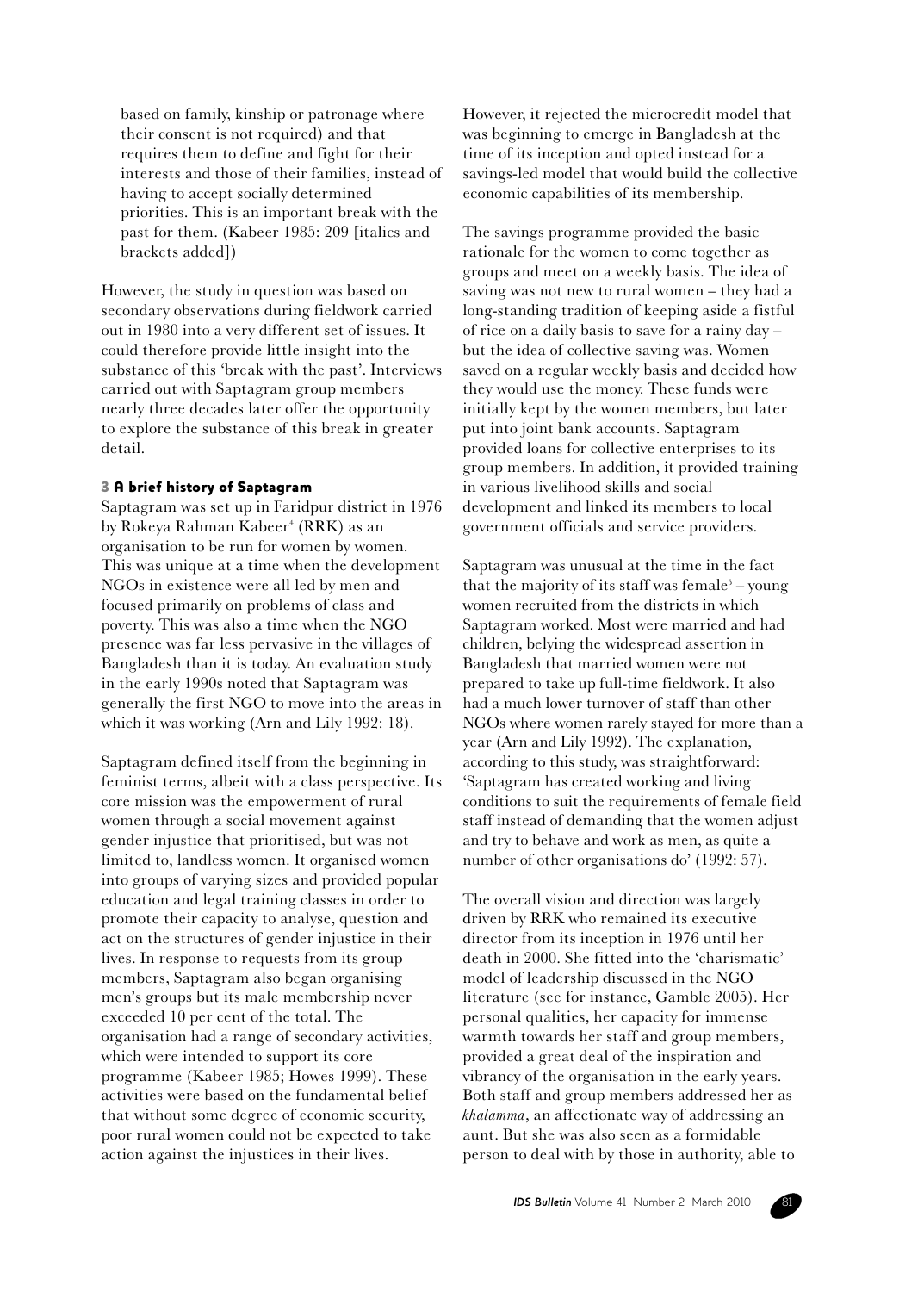draw on both her own personal authority and her extensive networks to deal with obstacles. As one of her staff members told us:

*Wherever khalamma went, whether to the police station or the courts, everyone used to be scared of her. Because of her, they would also fear Saptagram workers.*

In a country where women were still largely hidden from public view, she provided a visible and dramatic role model.

RRK made periodic efforts to recruit her replacement among younger women. This was a difficult but not impossible task. A number of women who fulfilled the criteria for the position joined the organisation as Project Directors and did what they could to put systems in place. But the failure to build a second line of leadership to take over the directorship was widely attributed to the force of her personality. The personal qualities that made RRK an effective force in tackling the weight of patriarchal traditions thus proved to be a liability when it came to nurturing this second line of leadership. She was also strongly influenced by the jealousies of some of the longer standing field-based staff – those she viewed as the 'real' Saptagram – towards the educated, middle-class women recruited into potential leadership positions. Consequently, the organisation continued to be characterised by 'a charismatic leadership, short channels of decision-making and flexible decision-making' (Howes 1999: 8).

## 4 The decline of Saptagram

The implications of this failure to establish proper systems became evident as the organisation came under pressure to expand. Until the 1990s, Saptagram, like most of the more radical NGOs of that period, relied on small grants from international NGOs such as Oxfam, as well as progressive bilateral donors such as the Swedish International Development Cooperation Agency (SIDA) and Norwegian Agency for Development Cooperation (NORAD). By the early 1990s, the rise of neoliberal ideologies within the international donor community had led to a growing focus on NGOs as a preferred alternative to the state in the delivery of services. There was a massive expansion in official aid flows to NGOs in Bangladesh, along with calls for them to scale up

their operations and move towards financial sustainability (Devine 2003). A version of these changes played out in the microcosm in Saptagram.

Guttman (1993) notes the scale of funding that Saptagram had been accustomed to dealing with: a grant of US\$50,000 over three years from 1990 from Oxfam; US\$60,000 from NORAD in 1992 and a grant of US\$50,000 for two years from SIDA. This changed in the next grant round when a number of its donors came together to scale-up their support, a response to extremely positive evaluations of the organisation (Guttman 1993). A budget of nearly \$3 million was agreed for the three-year period, 1993–6, with Saptagram expected to raise \$1 million from its own economic activities. This was a massive increase of funding to a small organisation, particularly one that continued to be run, according to its then Project Director, with the informality of a voluntary organisation (Tahera Yasmin, cited in Guttman 1993).

A member of NORAD staff highlighted the problems in our interview with her. She pointed to the existence of a serious information gap between the head office in Dhaka and field operations because of the absence of effective monitoring systems. In addition, she observed that the organisation was being asked to generate funding for its own operations when it did not have a great deal of technical or financial know-how or any idea about business planning:

*These systems were simply not mature enough ... The problem was that too many resources had already been poured in. Where we should have invested \$100, we invested \$500… when this happens, opportunities for the misuse of funds become inevitable.*

A management review commissioned by donors in 1996 found evidence of major mismanagement, lax financial procedures, and accusations of nepotism and favouritism. Subsequent efforts to streamline the organisation were already too late. Divisions between the staff had become highly visible and openly conflictual. The donors withdrew and the NGO Affairs Bureau froze Saptagram's funds until it could carry out its own audit. The director's health had been failing for some time and she died in 2000. As noted earlier, it was widely assumed that the organisation would die with her.

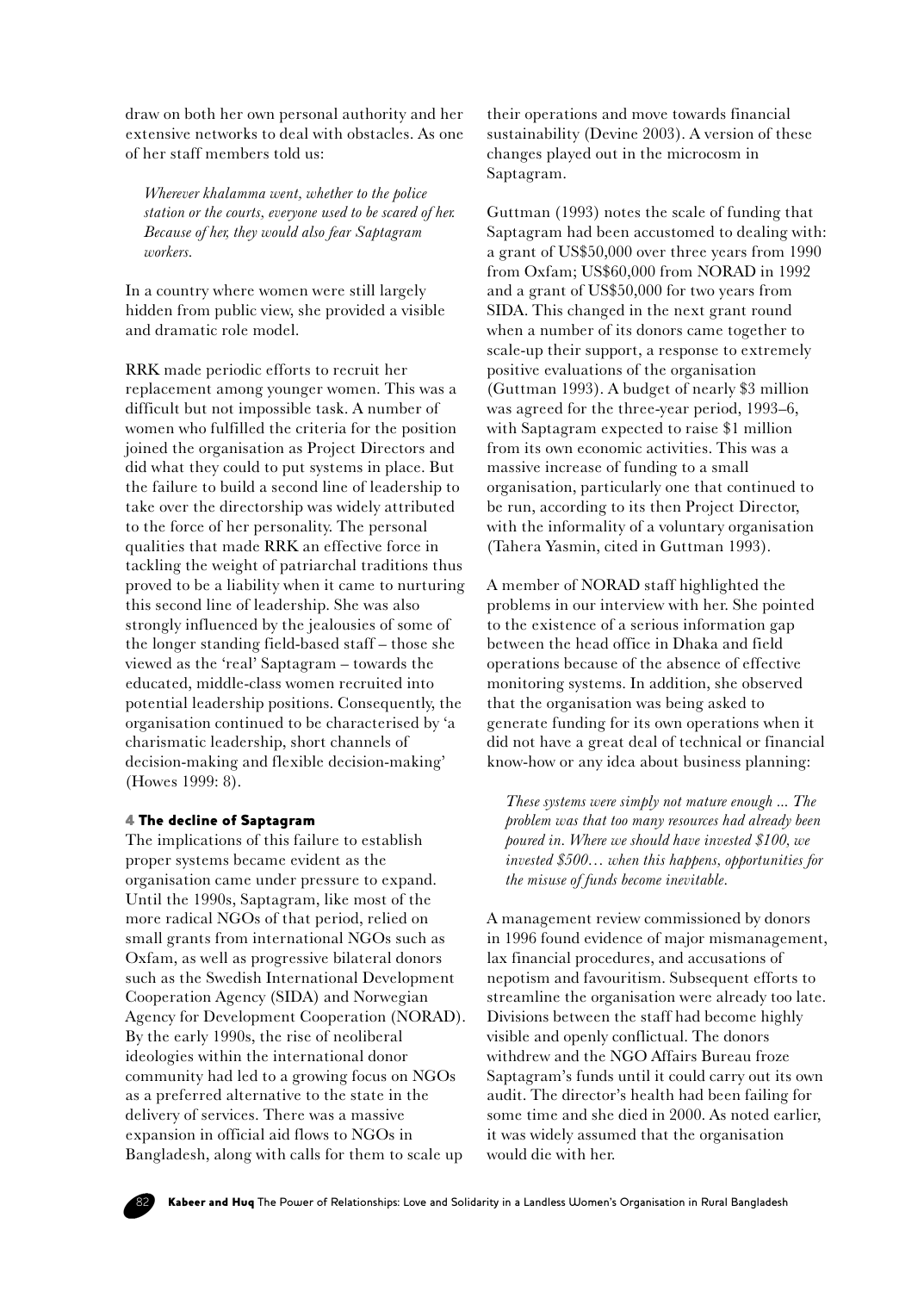The discovery that Saptagram had resumed activities, albeit on a much reduced scale, therefore came as a surprise to those who had known the organisation's history. Some of its older staff had managed to persuade the NGO Affairs Bureau that they were capable of managing the organisation's affairs and had revived group membership in the older zone of Saptagram's operations. This suggested that, almost unbeknownst to itself, Saptagram had succeeded in building a second line of leadership capable of taking charge. Their success was all the more surprising in view of the fact that there were now many more NGOs working in the areas in which Saptagram had been active.

It was to investigate this phenomenon that we decided to include Saptagram in a larger study we were carrying out on the links between development NGO strategies and outcomes.<sup>6</sup> We believed that understanding of what had led a group of landless women to remain loyal to an organisation through its troubled years, including a period of closure, would provide important insights into what they valued about the organisation's vision, strategies and the changes it allowed them to achieve. This assumption was borne out by our research. The women we interviewed spoke at length about what the organisation had done for them. This included many of the impacts that are standard in the NGO literature: economic improvements in women's lives and changes in knowledge, attitudes and practices relating to health, family planning, sanitation and education. However, these were not the changes that were most prominent in their accounts. Instead, it was the more intangible gains that appeared to have the more enduring value and that they spoke of at greatest length.

## 5 Consciousness and capabilities: 'we were in a dark room with our eyes closed'

Transforming women's consciousness and capabilities was one of the core elements of Saptagram's strategy for social change. It relied on group discussions, training, cultural activities and exposure visits as the means to achieve this change. The courses it developed went well beyond basic literacy and livelihood skills to address its central concerns with gender and class injustice. It had originally used courses developed by other development NGOs but found them to contain too many gender stereotypes to serve its

own view of social change. Over time, it developed its own course curriculum, which sought to bring a strong gender perspective to the analysis of class and poverty.

Interviews with Saptagram members suggested that knowledge gained through these courses was transformative in its impact: it transformed how they saw themselves, expanded their horizons, altered their behaviour and strengthened their ability to interact with others around them, including those who they had previously feared. Hamida believed that she had learnt to value her own contributions to her family's wellbeing and to demand respect for it from others:

*We were not given any respect by men, no matter how much work we did around the house… Husbands would come, eat the meals we cooked and then go out again. If there was any change from the norm, there would be abuse and violence. Now I learnt about our rights. You come home after working outside, I have also been working at home all day. I took the cow out, gave it food, I cleaned the house, cooked, washed the dishes. This is not easy work. I was not just sitting around. On what basis, can you get angry with me?*

Kohinoor talked about the arbitration skills she had learnt and the courage she had acquired to stand up for her beliefs:

*We learnt how to do arbitration in disputes. If a husband is beating the daylights out of his wife, five of us women go there and warn him not to make trouble. Because we took this training for arbitration, we are able to talk like this. I could not have done this earlier; I did not have the courage to talk to people then… Earlier if I saw a group of people are sitting together, I did not have the courage to go up to them and say anything. Now even if there are 100 people sitting together, I can go up to them and have my say. Earlier, if we saw a policeman on the road, we would run. Now even if we go to court, we can talk to policemen there. We have achieved this much power.*

For Rashida, knowledge of her rights was the lesson that she most valued:

*I have learnt how to stand on my own two feet from Saptagram, the value of unity, how to overcome problems, how to mix with people, how to sign my name. And I have learnt about our rights. Now I understand that I have the same rights as my*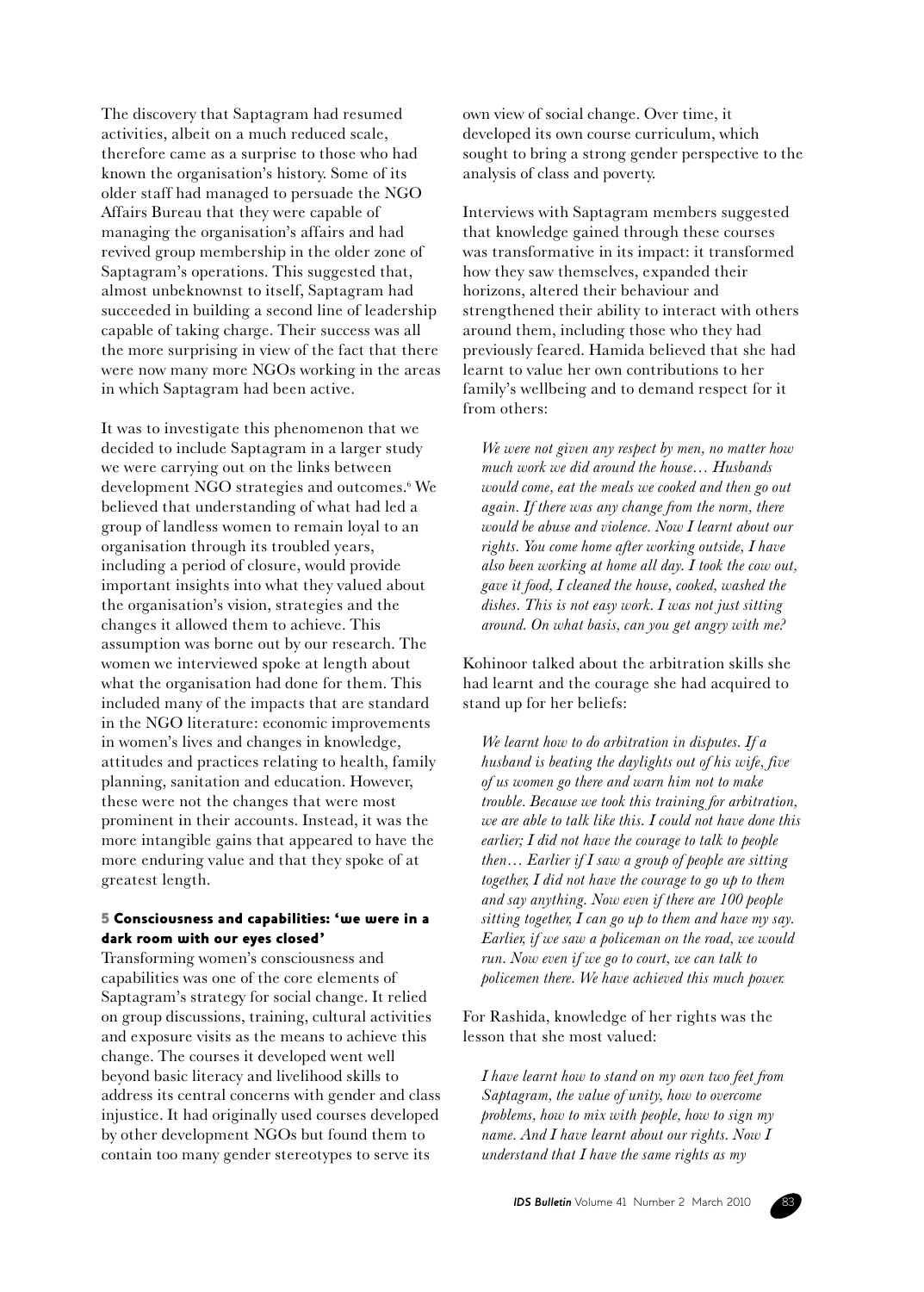*husband. I didn't get rights earlier and I cannot say that I get them all even now. But at least I now know what they are and I can teach my children. If I didn't know that we have a right to my father's property then I wouldn't have been able to get it from my brothers. This is also a right… Whether I get my rights or not, I can still demand them.*

The transformative nature of what they learnt from Saptagram, its impact on all aspects of their lives, was summarised particularly succinctly by two of the women we spoke to:

*I was an idiot before I joined Saptagram. I didn't know anything about the world…* (Safia)

*We were in a dark room with our eyes closed. Saptagram came and opened our eyes. It gave us strength.* (Rabeya)

## 6 Solidarity and social relationships: 'the tree of Saptagram'

The other core element of Saptagram's strategy revolved around building relationships based on solidarity and mutual support among groups of women with shared experiences of class and gender oppression. Along with values embedded in all its training programmes, it promoted group-based savings programmes, joint economic enterprises, regular meetings and discussions and various forms of collective action from the annual celebration of International Women's Day to demonstrations against incidents of injustice.

One striking point that emerged from their accounts was the level of hostility from the community that older members encountered when they joined the organisation. Their relationships with each other had been forged in the face of this resistance and cemented by their struggle for the right to belong. Rashida believed that it was the values that the organisation had taught its members and the support it provided them that gave them the strength to stay united in the face of the community hostility:

*No other NGOs have taught us the way that Saptagram did nor did we get it anywhere else in the community. Instead people of this area created obstacles – they wanted to break our legs, they wanted to crack our heads open, ostracise us from the society. They said they wouldn't come to our children's wedding. They used to swear at us using bad language. We overcame all the obstacles and we had*

*the strength so long as the organisation was with us. Now we are with them, though we had swerved in the middle.*

Tamanna emphasised both unity and numbers as the factors that had allowed group members to deal with community resistance:

*There were so many barriers in those days and so much loose talk. Many religious people came to stop us. They said things like, 'Wives and daughters can't go to the field, crops don't grow if women go to the field'. But how many of them are there? We have the numbers. How did Khaleda Zia and Begum Hasina become rulers of this country? Through us. So who do the* matabbars *now come to for their power? To us, right? Without our support, how can they have power?*

Saptagram's willingness to work with men, to form men's groups where there was a demand, appeared to have paid off in terms of the solidarity offered to the group members by men within their families. Jyotsna said that she was able to go her own way, despite continued comments about her boldness, because she had her husband's backing:

*Earlier, neighbours would say, 'Look at this woman, she goes here and there on her own, she goes to meetings'. They still say it, but I don't listen to anyone. Even now they ask why I have meetings every day. I say that if I have a meeting I will surely go. No one can stop me. My husband defends me. He says that she is not going for any wrong reasons, she knows the difference between what is good and bad.*

Shathi related the occasion when she and her group members had stood up to a fundamentalist preacher in a public meeting and the importance of the support they had received from the men in her village:

*Once a mullah came to our village to preach. He said that Bangladesh has been destroyed because of women, that there is more corruption because of women, that poverty has increased because of women, that if women walk across a field it catches on fire… When he started talking about women, a number of us women got together. We confronted the mullah and asked him whether he was not borne by a woman. And does everything happen because of women and nothing because of men? One of our brothers caught me and clapped my mouth shut and sent us home telling us that he won't talk anymore about women. We did go*

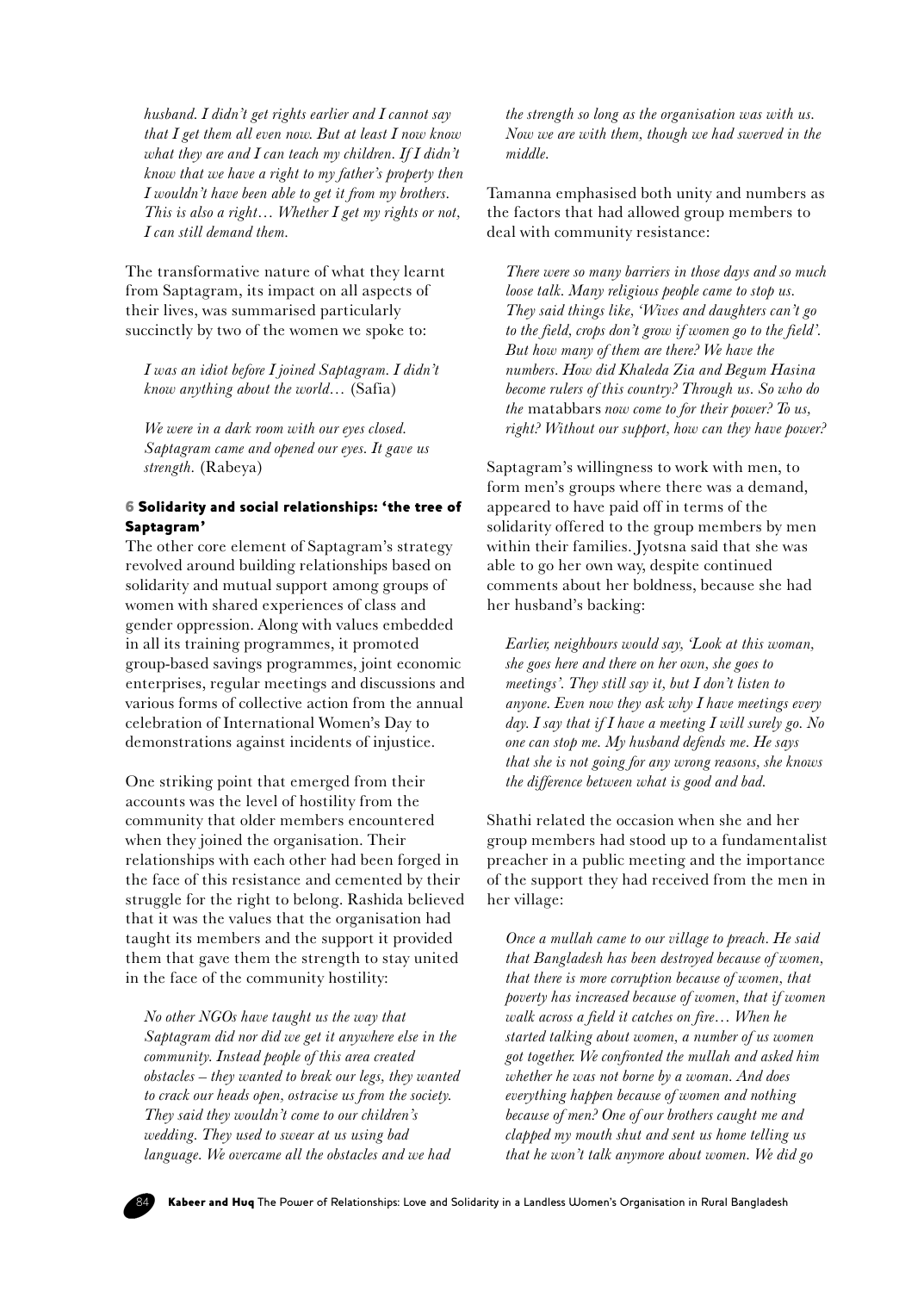*home, but our husbands who had now become aware stood up and warned the mullah not to speak that way about women. They said, the world cannot exist without women. Were you not borne by a woman? They created trouble and stopped the man from preaching. This happened because of our group. If I were alone, this would not have been possible.*

A number of women spoke of the difference that these relationships of solidarity had made at both personal and social levels. For Shathi, it overcame her sense of being alone:

*If I face a problem, then five of us can together solve that problem. Before when I used to go to work in different places, I was alone: I worked, I earned my money and I came home. Here, we are united.*

Jamuna credited their group unity with greater awareness on the part of women and a reduction in domestic violence:

*Women are not as foolish as they used to be. Now everyone realises their own rights. We didn't know this earlier. By going for processions, by getting together, becoming united, by becoming members, we have learnt. When we were by ourselves, there was no unity. Now everyone is together. There are 20 members here; can anyone's husband come here to beat her?*

Nor was this solidarity confined to group members. Both Jyotsna and Rashida described how they used their collective clout to ensure a fairer distribution of government services:

*If someone needed help, we would give them from our funds to help them. Maybe someone can't take their child to the doctor… We go to the shalish and we would speak out if the judgement was not right. We once went to the Member because our neighbour did not have a proper latrine. Two or three of us from the group went to speak to the Member on her behalf. That didn't work. But when we gave a written petition, we wrote that we were Saptagram members, it worked. We learnt through training that unsanitary latrines are bad for us. There were a number of such latrines here then, we had sanitary ones installed.*

*We go to the Social Welfare office, to the TNO office to find out when the VGD/VGF cards, old age pension cards are going to be distributed. We have been made aware where our rights lie. We go to the members to find out how we can get sanitary latrine. We keep in touch with the chairman/member to show* *where the tube-well should be located so that most people benefit from it. It is through the NGOs that we became acquainted with the chairman/member. We know where the blind and the deaf can get an education, where we can get disability stipend. We know what to do if there is an acid attack. Now we know where we can get justice.*

The flourishing of 'chosen' relationships in these women's lives also encompassed their relationships with the staff of Saptagram. Obviously, the material gains they had made through their membership of the organisation played an important part in their feelings towards the organisation. But their loyalty was also based on the affection, for women who had come into their lives before any other development organisation, who had lived among them over the years and who had offered them an unconditional form of support that was very different from the benefits on offer from most NGOs today. Jamuna told us:

*Saptagram came here first. We were a part of its groups. Then the useless organisations came. But when we loved someone first, is it possible to love someone else later? People love the one who comes first. Their office was close to our homes, the office apas would come and talk to the people in the village, they did a lot for the people in this village. They would come and husk paddy with my aunts.*

Golapi pointed to a tree in her homestead, 'After the 1988 floods, Saptagram distributed saplings for us to plant: guavas and amra. This jackfruit tree is a symbol of Saptagram for me: it bears wonderful fruit'.

Hamida recalled Saptagram's past in words that captured the deep sense of wellbeing that the organisation had given to those whose lives it had touched:

*If there was a programme at that time, there would be so many people, the Saptagram field would get filled with men and women. People used to feel the same kind of peace there that they felt during Eid prayers.*

#### 7 Conclusions

There were many reasons why women opted to stay with Saptagram, in spite of the problems that had beset it. There were important material reasons. While the women we spoke to were by no means affluent, they had achieved a degree of

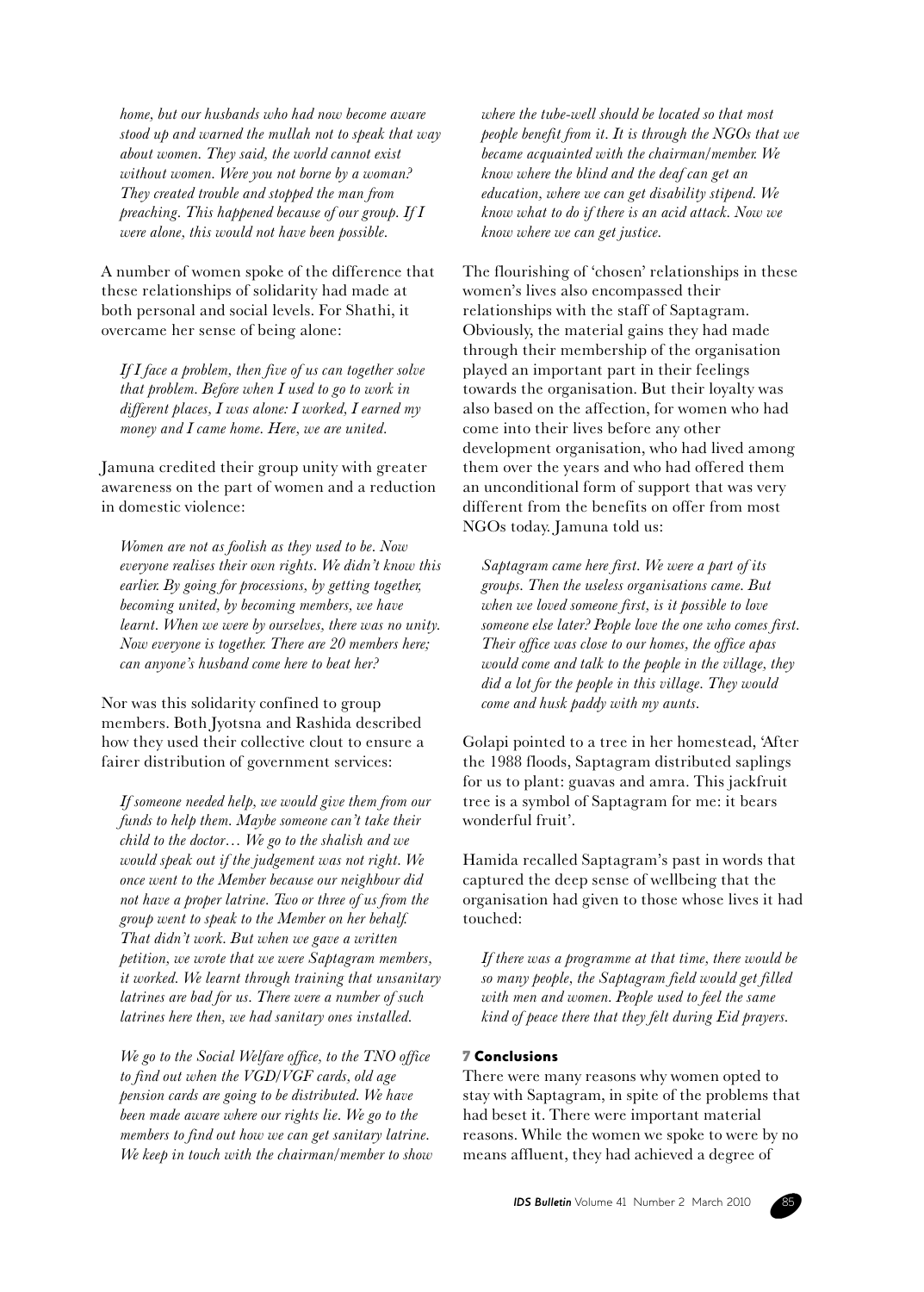economic security that had helped to diminish their reliance on patronage relationships. They had learnt about their environment, about family planning and ensuring the health of their children. However, these changes on their own could not account for the courage that these women displayed in challenging injustices within their families and in the wider community. More important was the organisation's ability to carve out a social space in which new kinds of chosen identities and relationships had been able to flourish. The bonds of friendship and solidarity between group members had been forged and strengthened through many years of dealing with adversity together. It was the power of these social relationships that they drew on in confronting relationships of power within their community.

For all its failings and limitations, there was clearly something about the way that Saptagram worked that set it apart from other NGOs in Bangladesh. The overwhelming majority of NGOs in Bangladesh work with women and organise women into groups. To that extent, they all provide the possibility of expanding the range of 'chosen' relationships in women's lives. But the substance and quality of the relationships

#### **Notes**

- The interviews with the Saptagram members were conducted by Mr Saiful Islam and Mr Mahbub Ul Alam. The interviews with Saptagram staff were conducted by Kabita Chowdhury and Lopita Huq. Many thanks to Rajni Palriwala for comments on an early draft.
- 1 The full name of the organisation is Saptagram Nari Swanirvar Parishad or the Seven Village Women's Self-reliance Organisation, so called because the original intention had been to work in the seven villages that separated the founder's own village in Faridpur district from the village of her husband. In fact, it later covered a large number of villages in a number of districts.
- 2 From over 25,000 group members in its more active period, the organisation now has about

these organisations build vary considerably according to their vision, values and strategies. The provision of microfinance has been found to create a business relationship but little beyond that. Social mobilisation organisations create a more enduring set of relationships, a sense of loyalty and solidarity of the kind we have noted in this article.

However, in the course of our research into development NGOs in Bangladesh, it is only in the case of Saptagram that group members spoke of their love for an organisation based on a sense of personal ownership. Saptagram had offered them the possibility of relationships that they could choose to belong to at a time when the only relationships open to them were ascribed by society. It had taught them to value themselves as equal human beings when others around them expected them to accept their inferior position in unquestioning silence. And it had given them unconditional support in their efforts to better the lives of women when most of the organisations that came later offered only microcredit. The enduring difference that it had made to their lives explains their continued loyalty to the organisation today.

2,000 members. Around 700 of its older members have rejoined the organisation; the rest are new.

- 3 Although a re-reading of this article for the present article revealed that, while it covers some of the same ground covered in the present article, the word 'empowerment' does not appear in it.
- 4 Rokeya Rahman Kabeer was the mother of Naila Kabeer.
- 5 Out of 140 employed in 1993 (Howes 1999).
- 6 The larger study of eight NGOs in Bangladesh is part of the Development Research Centre, led by the Institute of Development Studies and funded by DFID. The Bangladesh component of the research is carried out in collaboration with BRAC Development Institute, Dhaka.